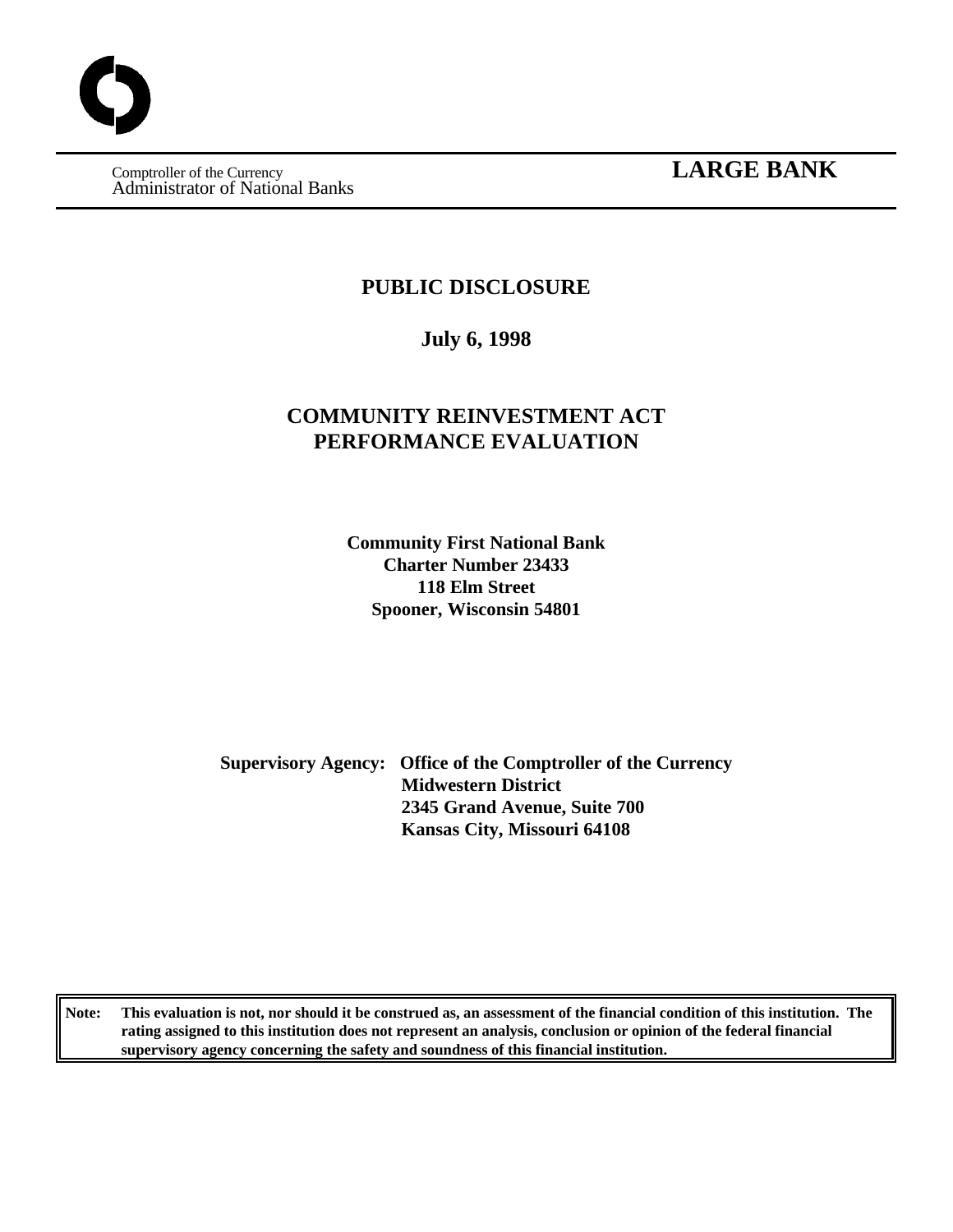## **Table of Contents**

| <b>Glossary of Terms and Common Abbreviations</b>    | 3         |
|------------------------------------------------------|-----------|
| <b>General Information</b>                           | $4 - 5$   |
| <b>Description of the Institution</b>                | 6         |
| <b>Description of the Assessment Area</b>            | $6 - 8$   |
| <b>Examination Scope</b>                             | 9         |
| <b>Conclusions with Respect to Performance Tests</b> |           |
| <b>Lending Test</b>                                  | $10 - 15$ |
| <b>Investment Test</b>                               | 15        |
| <b>Service Test</b>                                  | $15-16$   |
| <b>Fair Lending Review</b>                           | 16        |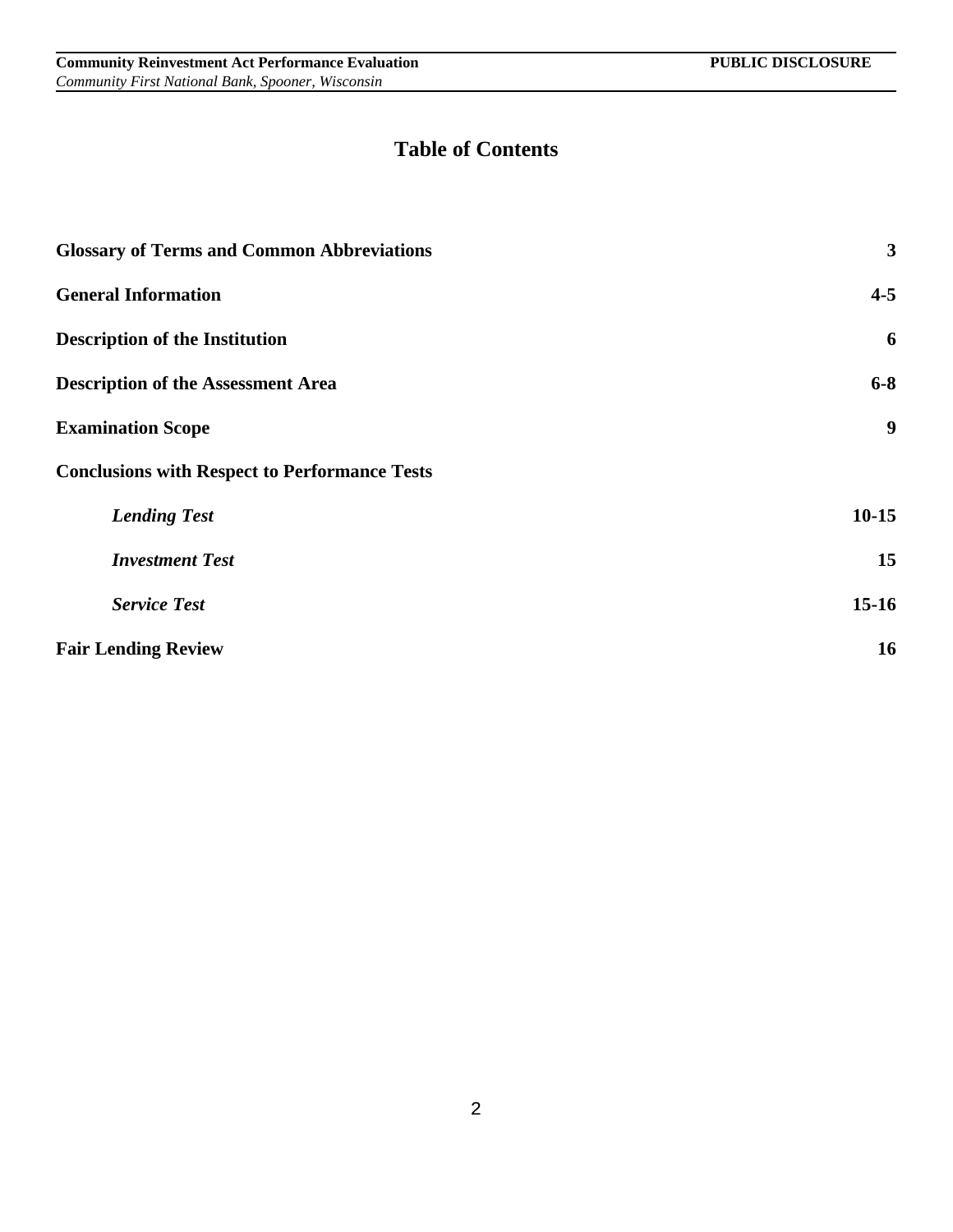# *GLOSSARY OF TERMS AND COMMON ABBREVIATIONS*

*The following terms and abbreviations are used throughout this Performance Evaluation.*

*Assessment Area - The geographic area in which an institution's CRA performance is assessed. Generally, an urban assessment area will not extend beyond the boundaries of a metropolitan statistical area (MSA). A rural assessment area may contain one or more neighboring counties.*

*Block Numbering Area - A small, statistical area within a nonmetropolitan county (also known as a "geography").*

*Community Development Loan - A loan with a primary purpose of community development. With one exception community development loans specifically exclude loans reported in Home Mortgage Disclosure Act (HMDA) or CRA (small loans to businesses and farms) Disclosure Statements. Multi-family rental housing loans can be reported under HMDA and count as a community development loan.*

*Community Development Purpose - Affordable housing (including multifamily rental housing) for low- and moderateincome (LMI) individuals; community services targeted for LMI individuals; activities that promote economic development by financing businesses or farms that meet certain size and revenue standards prescribed by regulation; and, activities that vitalize or stabilize LMI geographies.* 

*Community Development Service - A service, related to the provision of financial services, with a primary purpose of community development.*

*Income Levels - The regulation prescribes various income levels, relating to individuals, families and geographies: low-income = less than 50% of the median; moderate-income = at least 50%, but less than 80% of the median; middle-income = at least 80%, but less than 120% of the median; and, upper-income = 120% or more of the median.*

*Large Bank - A financial institution with total assets of \$250 million or more, or an institution of any size that is an affiliate of a bank holding company with banking and thrift assets of \$1 billion or more.*

*Median Family Income - The median family income is determined by the United States Census Bureau. The Department of Housing and Urban Development updates this figure annually using an estimated inflation factor.*

*Qualified Investment - A lawful investment with a primary purpose of community development.* 

*Small Business or Small Farm - A business or farm with gross annual revenues of \$1 million or less.*

*Small Loan to a Business or Farm - A loan of \$1 million or less to any business and a loan of \$500,000 or less to any farm.*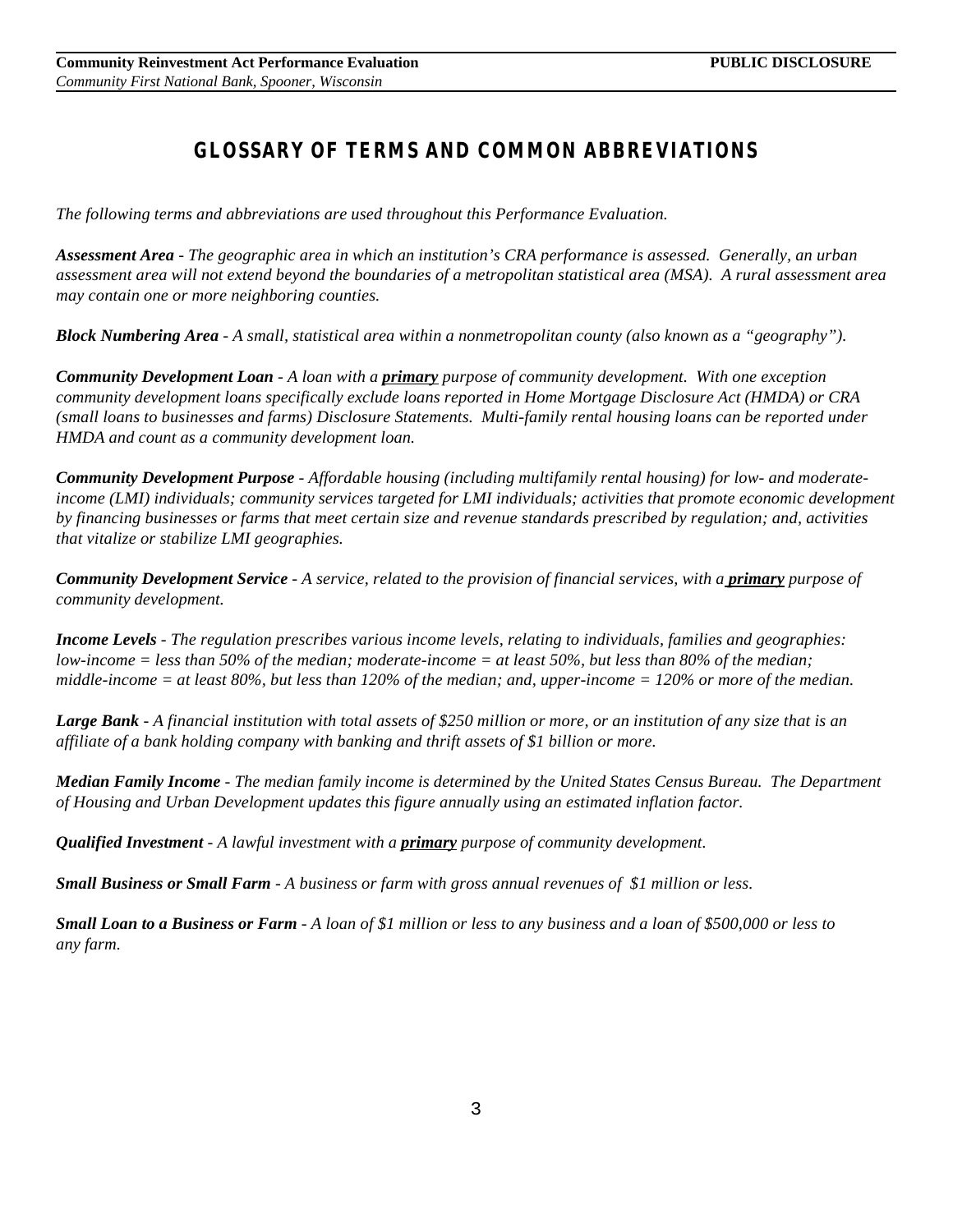### **GENERAL INFORMATION**

The Community Reinvestment Act (CRA) requires each federal financial supervisory agency to use its authority when examining financial institutions subject to its supervision to assess the institution's record of meeting the credit needs of its entire community, including low- and moderate-income neighborhoods, consistent with safe and sound operation of the institution. Upon conclusion of such examination, the agency must prepare a written evaluation of the institution's record of meeting the credit needs of its community.

This document is an evaluation of the CRA performance of **Community First National Bank, Spooner, Wisconsin, (CFNB)** prepared by the **Office of the Comptroller of the Currency (OCC)** as of **July 6, 1998**. The agency evaluates performance in assessment area(s), as they are delineated by the institution, rather than individual branches. This assessment area evaluation may include visits to some, but not necessarily all, of the institution's branches. The agency rates the CRA performance of an institution consistent with the provisions set forth in Appendix A to 12 C.F.R. Part 25.

### **Institution's CRA Rating:** This institution is rated **"Satisfactory."**

The strengths of CFNB's performance that contributed to the "Satisfactory" rating were:

- o The bank originated a very good volume of residential mortgage and small business loans, and an excellent volume of community development loans.
- o The distribution of small loans to businesses was very good. Approximately 79% of such loans were to small businesses, consistent with market demographics. And of all small loans to businesses in the assessment area, 89% had origination amounts less than \$100,000.
- o The geographic distribution of small loans to businesses was strong (51% of small loans to businesses compared to 28% of businesses in moderate-income block numbering areas).
- o Retail delivery systems are accessible to all portions of the assessment area, which is predominantly moderate-income. Half the bank's branches are in moderate-income areas that have no other financial institution presence. CFNB also expanded services at the branches in moderate-income areas over the evaluation period.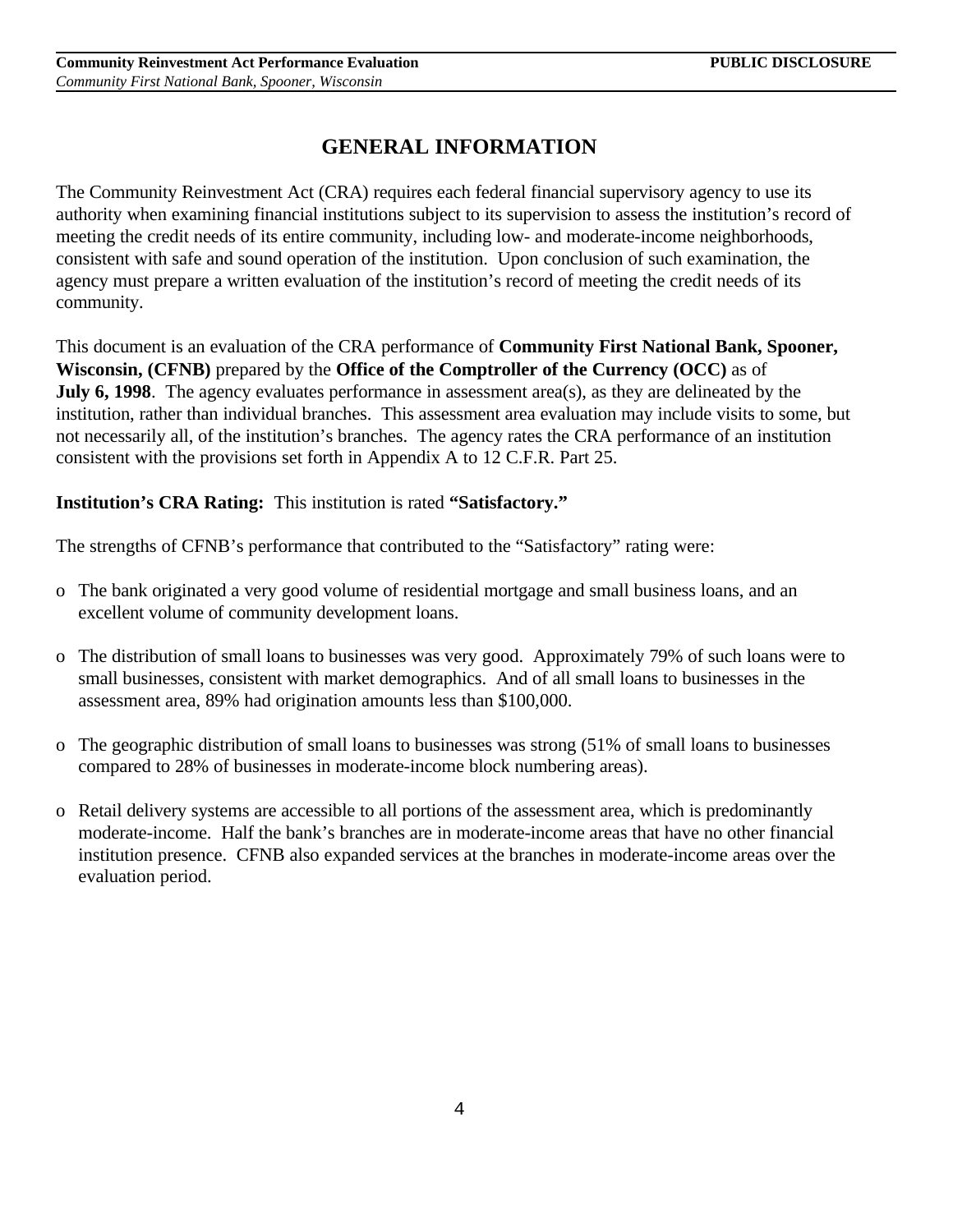The following table indicates the bank's performance level with respect to the lending, investment and service tests.

| <b>Community First National Bank</b><br><b>CRA Performance Tests*</b> |                     |                        |                     |  |  |  |
|-----------------------------------------------------------------------|---------------------|------------------------|---------------------|--|--|--|
| Performance Levels                                                    | <b>Lending Test</b> | <b>Investment Test</b> | <b>Service Test</b> |  |  |  |
| Outstanding                                                           |                     |                        |                     |  |  |  |
| <b>High Satisfactory</b>                                              | $\mathbf X$         |                        |                     |  |  |  |
| Low Satisfactory                                                      |                     |                        | X                   |  |  |  |
| Needs To Improve                                                      |                     |                        |                     |  |  |  |
| <b>Substantial Noncompliance</b>                                      |                     |                        |                     |  |  |  |

**\*Note: The lending test is weighted more heavily than the investment and service tests when arriving at an overall rating.**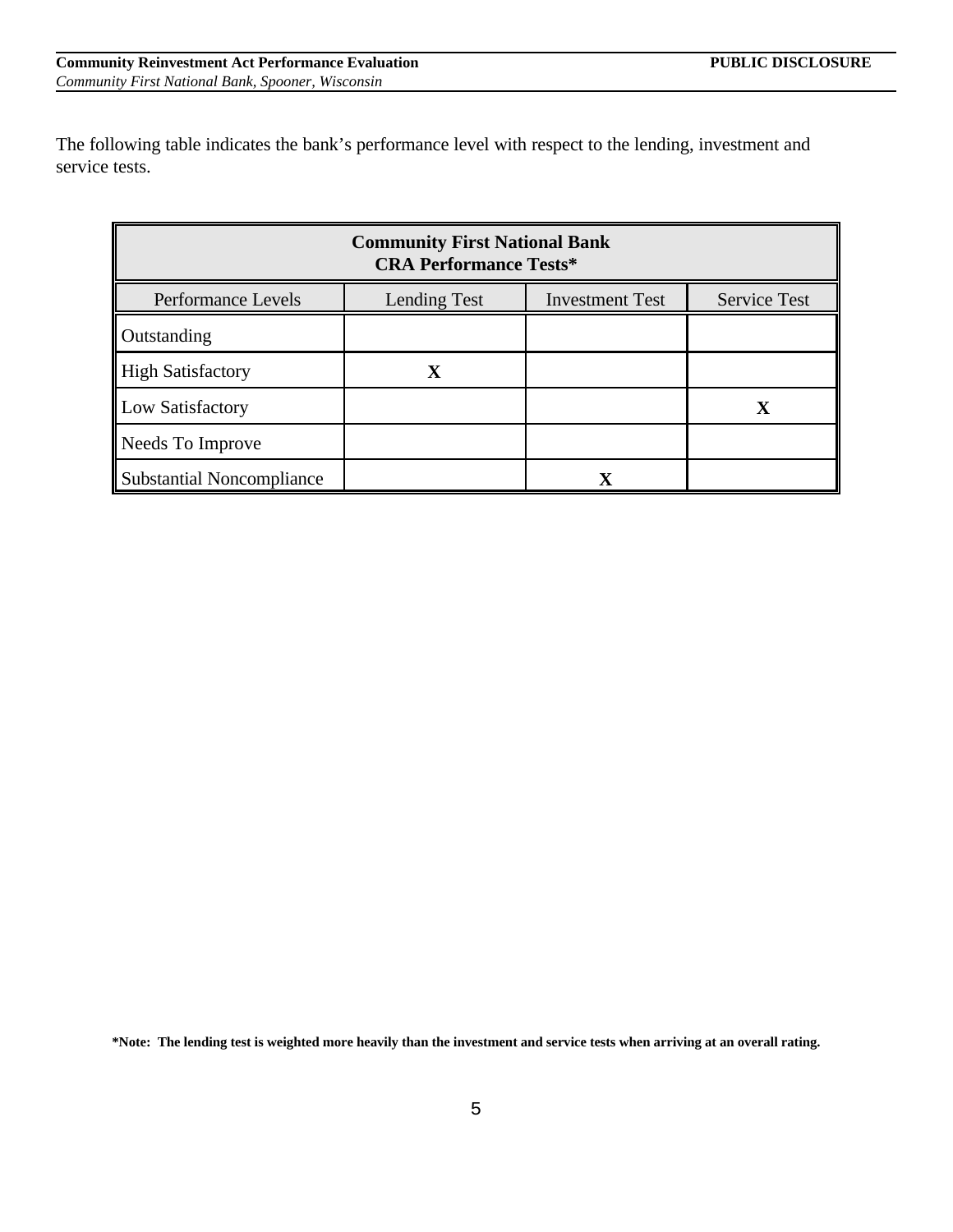### **DESCRIPTION OF THE INSTITUTION**

Community First National Bank (CFNB) is a \$100 million commercial bank located in northwestern Wisconsin. The main office is located in the City of Spooner (population 2,264), the largest city in Washburn County. CFNB has three other branches - a full-service branch in Minong, a full-service branch in Stone Lake and a depository branch in a Spooner grocery store. The bank also operates three full-service automated teller machines (ATMs).

CFNB offers a full range of credit products and financial services, but its market niche is commercial and residential lending. As of March 31, 1998, CFNB's loan portfolio totaled \$70 million and represented 85% of bank deposits. By outstanding dollars, the loan portfolio consisted of commercial (49%), residential (31%), consumer (15%) and other loans (5%). The loan-to-deposit ratio and loan mix ratios do not reflect loans originated, and subsequently sold, by the bank. As of March 31, 1998, CFNB serviced a portfolio of residential loans (with an outstanding balance of \$13 million) that it originated and sold prior to 1997. In 1997 and year-to-date 1998, the bank originated and sold another 190 residential loans totaling \$14 million. Commercial loan participations sold totaled another \$7 million as of the examination date.

CFNB is owned by Community First Bankshares, Inc., a \$5.7 billion holding company headquartered in Fargo, North Dakota. CFNB has ten commercial bank charters (with more than 150 banking locations) throughout North Dakota, South Dakota, Minnesota, Wisconsin, Iowa, Nebraska, Arizona, Colorado, Wyoming and Utah. Other nonbank affiliates provide investment securities, insurance and trust services.

There are no financial, legal or other factors which impede the bank's ability to meet its CRA obligations. In 1997, CFNB had net income of \$1.4 million and a return on average assets (ROAA) of 1.38%. As of March 31, 1998, the bank had net income of \$335,000, a ROAA of 1.36% and \$7.9 million Tier 1 capital.

### **DESCRIPTION OF THE ASSESSMENT AREA**

CFNB has one rural assessment area with a population of 22,711. It consists of Washburn County, the western edge of Sawyer County and eastern edge of Burnett County. The assessment area complies with regulatory requirements. It includes all CFNB branch offices and ATMs, as well as a majority of its loans. The area does not arbitrarily exclude any low- or moderate-income block numbering areas (BNAs).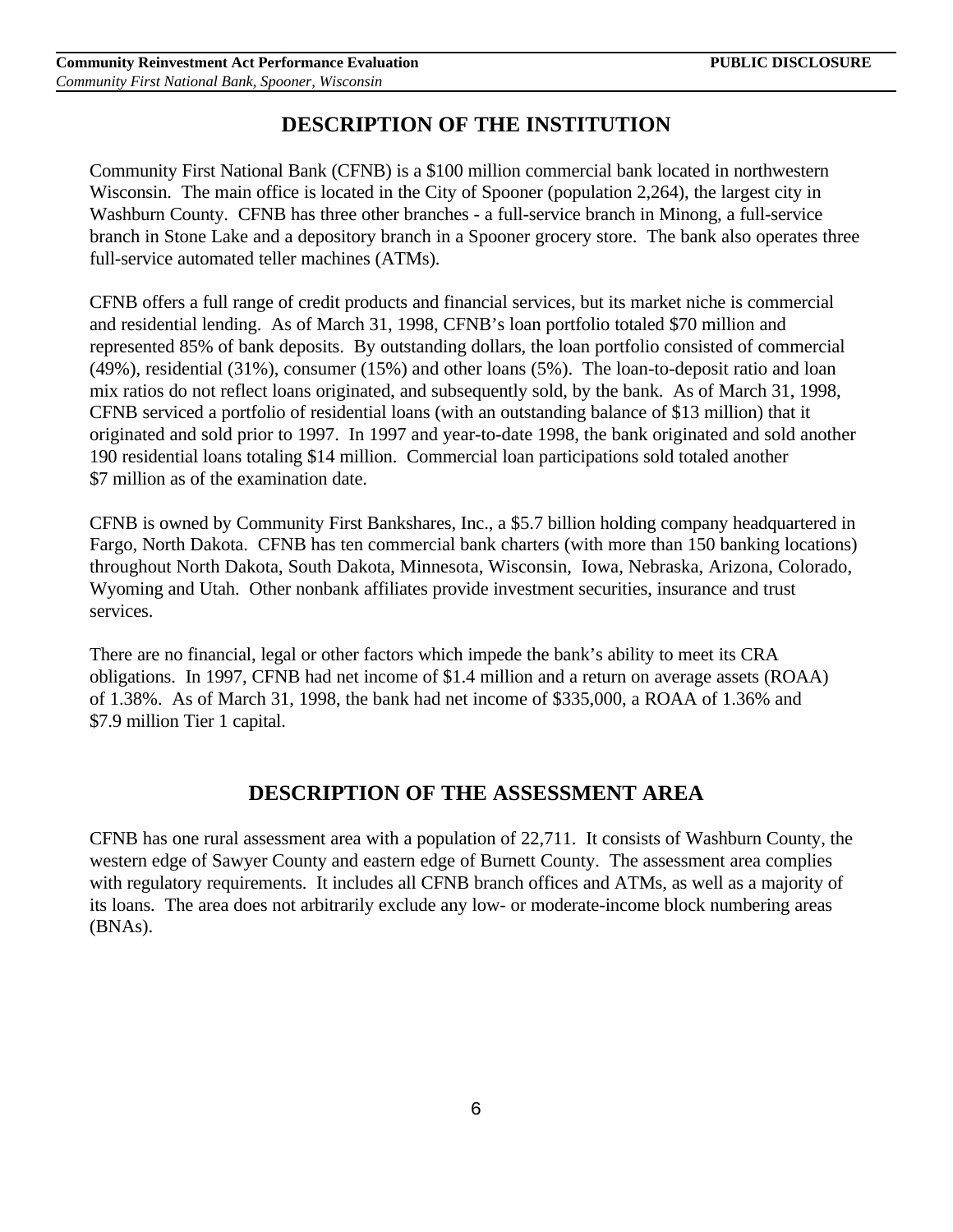CFNB serves a predominantly low- and moderate-income market. Eight of the 12 BNAs in the bank's assessment area (or 67%) are moderate-income; the remaining BNAs are middle-income. Of the 6,393 families and 9,061 households in this area, 52% are low- or moderate-income. The Department of Housing and Urban Development's 1998 statewide median family income estimate is \$41,800. In 1990, the statewide median family income was \$30,290.

The following table summarizes various demographic data for CFNB's assessment area, including BNAs and families by income level. It also shows the distribution of businesses by BNA income level.

| <b>ASSESSMENT AREA PROFILE</b><br><b>Community First National Bank</b>                                                                                                    |        |                     |                             |                           |                          |  |  |
|---------------------------------------------------------------------------------------------------------------------------------------------------------------------------|--------|---------------------|-----------------------------|---------------------------|--------------------------|--|--|
|                                                                                                                                                                           |        | <b>Income Level</b> |                             |                           |                          |  |  |
| <b>DEMOGRAPHIC CHARACTERISTICS</b>                                                                                                                                        | #      | Low<br>$%$ of #     | <b>Moderate</b><br>$%$ of # | <b>Middle</b><br>$%$ of # | <b>Upper</b><br>$%$ of # |  |  |
| <b>Block Numbering Areas (BNAs)</b>                                                                                                                                       | 12     | 0%                  | 67%                         | 33%                       | 0%                       |  |  |
| <b>Population</b>                                                                                                                                                         | 22,711 | n/a                 | 48%                         | 52%                       | n/a                      |  |  |
| Family By Income Level (13% below poverty)                                                                                                                                | 6,396  | 28%                 | 24%                         | 23%                       | 25%                      |  |  |
| <b>Families By BNA Income</b>                                                                                                                                             | 6,396  | n/a                 | 50%                         | 50%                       | n/a                      |  |  |
| Households By Income Level (18% below poverty)                                                                                                                            | 9,061  | 33%                 | 19%                         | 20%                       | 28%                      |  |  |
| <b>Households By BNA Income</b>                                                                                                                                           | 9,061  | n/a                 | 49%                         | 51%                       | n/a                      |  |  |
| <b>Owner Occupied Housing By BNA Income</b>                                                                                                                               | 6,185  | n/a                 | 51%                         | 49%                       | n/a                      |  |  |
| <b>Vacant Housing By BNA Income</b>                                                                                                                                       | 9,386  | n/a                 | 82%                         | 18%                       | n/a                      |  |  |
| <b>Businesses By BNA Income</b><br>Revenues $\lt$ = \$1 million:<br>806<br>(79%)<br>$Revenues > $1$ million:<br>68<br>(7%)<br><b>Unreported Revenues:</b><br>142<br>(14%) | 1,016  | n/a                 | 28%                         | 72%                       | n/a                      |  |  |
| <b>Median Housing Value = \$49,624</b>                                                                                                                                    |        |                     |                             |                           |                          |  |  |
| <b>Median Family Income = \$30,290</b>                                                                                                                                    |        |                     |                             |                           |                          |  |  |
| <b>HUD Adjusted Median Family Income for</b><br>$1998 = $41,800$                                                                                                          |        |                     |                             |                           |                          |  |  |
| Unemployment Rate $=$ 5.9% in 1996                                                                                                                                        |        |                     |                             |                           |                          |  |  |

**Data Source: U. S. Bureau of the Census (1990); Dun and Bradstreet (1996); Bureau of Workforce Information**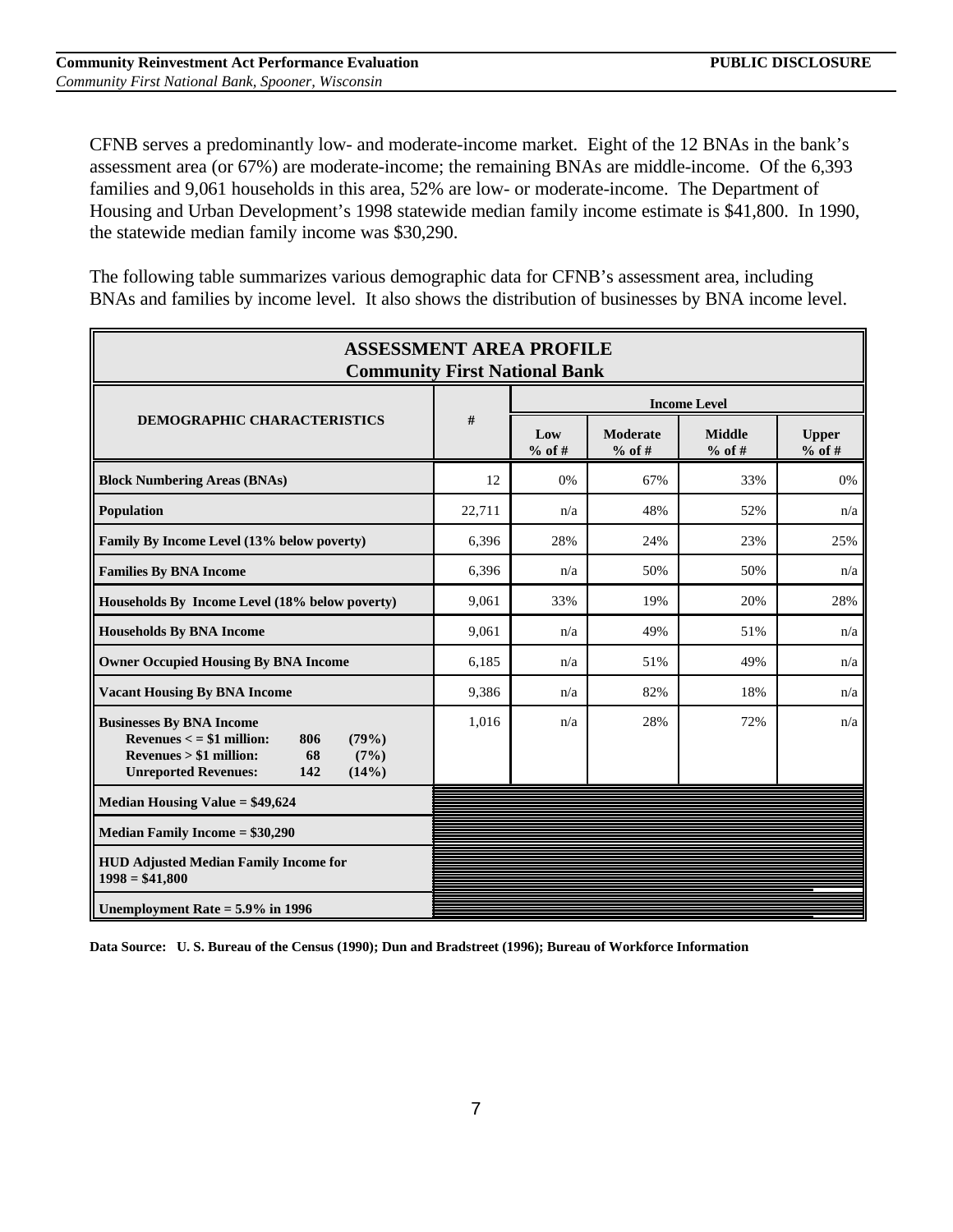The local economy is stable and primarily dependent on tourism. Washburn County is recognized as a recreational area with 961 lakes and three navigable rivers. Approximately 67% of the county is covered by forest land. A large share of the economy is supported by individuals with second or recreational homes.

Government, services and light manufacturing are all major sources of employment in the area. The largest employers include Community Memorial Hospital and Nursing Home, Department of Natural Resources, Link Industry Division, Birchwood Lumber & Veneer, Shell Lake Public School and Spooner High School.

Unemployment rates are at historically low levels, although they run higher than regional, state and national averages. In 1996, the unemployment rate in Washburn County was 5.9%. The Department of Industry, Labor and Human Relations attributes higher unemployment to a "labor force/jobs mismatch."

Competition among financial institutions in the assessment area is healthy. Approximately a dozen banks, savings institutions and credit unions serve the area. Competition includes branches of two regional banks. CFNB has the largest deposit market share (45%) in Washburn County.

The most pressing credit needs include affordable housing, home improvement and small business loans. We determined these needs from two community contacts made during the examination, as well as one recent contact conducted by another regulator.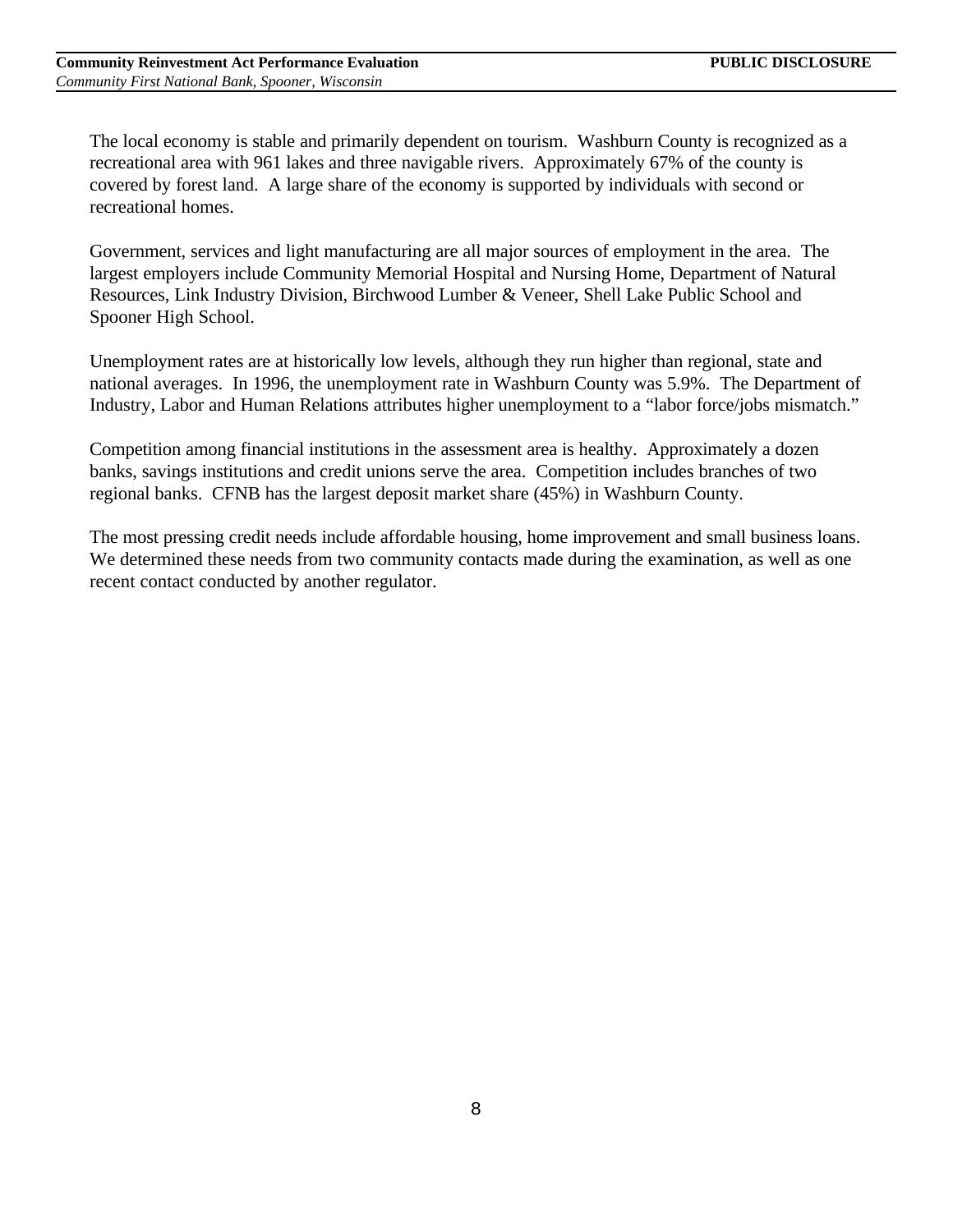## **EXAMINATION SCOPE**

We examined CFNB using the Lending, Investment and Service Tests for large banks pursuant to the revised CRA regulation. These tests were used to assess the bank's record of helping to meet community credit needs. We analyzed CFNB's residential mortgage, small business and community development lending; the number and types of qualified investments; branch distribution and accessibility; as well as retail and community development services.

The current evaluation covers lending, investment and service activities since the previous examination (August 29, 1994), with the following exceptions/notations:

- o Our analysis of small business lending focused on originations since January 1996. Under the revised CRA regulation, this was the first year banks had to collect small business loan data. We adjusted CFNB's origination numbers to omit individual extensions under a line of credit.
- o Aggregate small business loan data released by the Federal Financial Institutions Examination Council (FFIEC) was only available for 1996 at the time of this examination. We also adjusted aggregate origination numbers for the bank adjustment noted in the previous paragraph.
- o Our analysis of small business loan size distribution focused on 1997 and year-to-date 1998 originations. CFNB could not reconstruct individual loan data for 1996 originations and FFIEC information is not available for areas smaller than entire counties.
- o Our analysis of residential mortgage lending focused on originations since January 1997. CFNB is not required to report data under the Home Mortgage Disclosure Act. Information prior to that date was not readily available due to a change in data processing systems.
- o We evaluated all residential mortgage loans as one product. Bank system limitations precluded a more detailed analysis by loan type (i.e. home purchase, refinancing, and home improvement).
- o Our analysis did not include agricultural loans. This is not a major product for the bank. Since January 1996, CFNB originated only 13 farm loans. Farm credit needs are minimal - less than 5% of all businesses in the assessment area are farms.
- o In the lending test, we weighted small loans to businesses and residential loans fairly equally. The two products had essentially the same number of originations in 1997 (182 and 183, respectively). Total origination dollars for 1997 and year-to-date 1998 were also about the same for both products (\$18 million).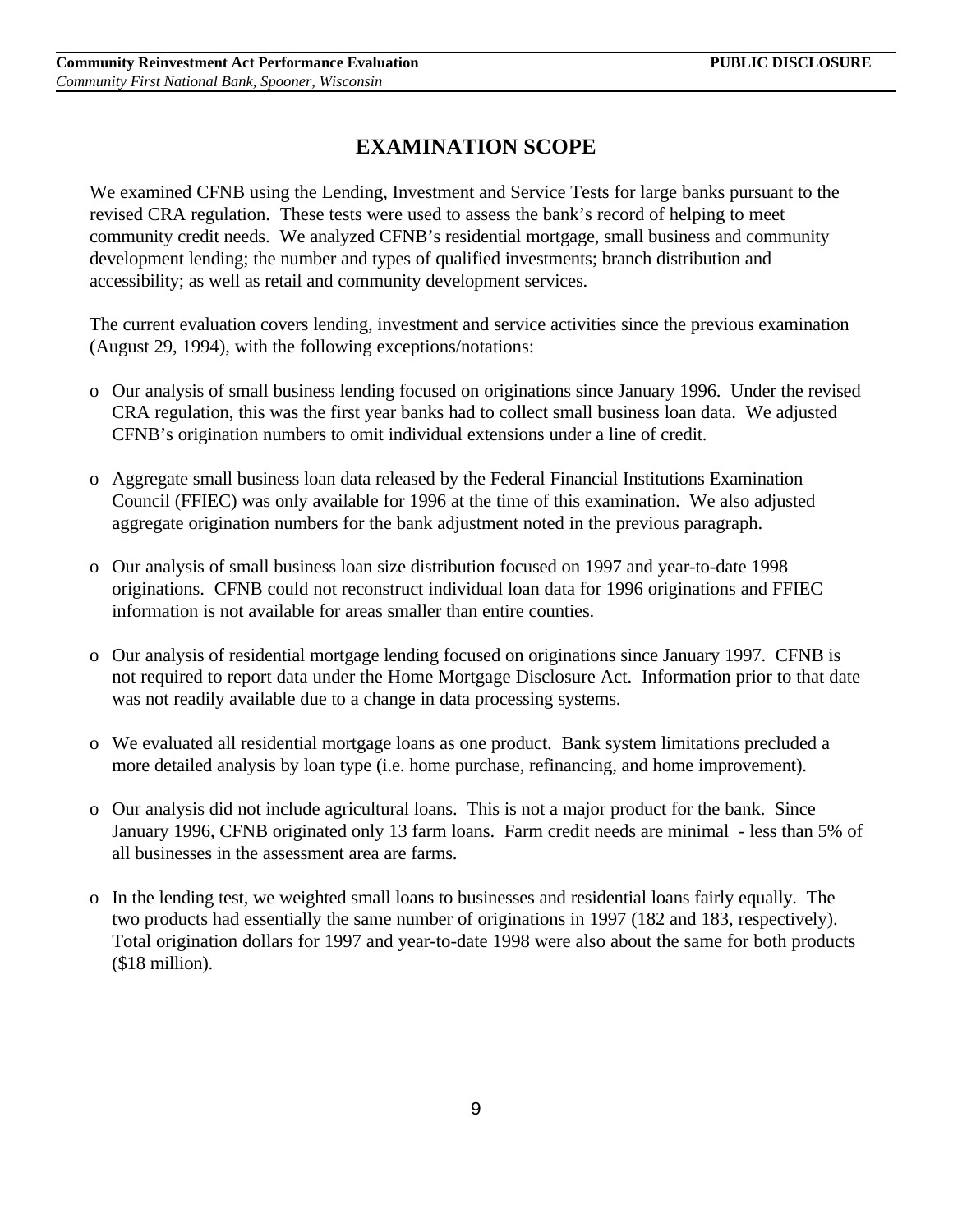## **CONCLUSIONS WITH RESPECT TO PERFORMANCE TESTS**

### *LENDING TEST*

### *Lending Activity*

CFNB showed very good responsiveness to small business, residential mortgage and community development credit needs.

- o CFNB originated 441 small loans to businesses totaling \$36 million since January 1, 1996. A majority of these loans were in the assessment area - 319 loans totaling \$21.6 million. The percentage of loans inside the assessment area was 72% by number and 60% by dollar volume.
- o CFNB originated 329 residential loans totaling \$17.8 million since January 1, 1997. The bank is not a Home Mortgage Disclosure Act reporter, so we sampled 47 loans which represented 14% of the originations. Of the loans sampled, 38 (or 81%) were in the assessment area. By dollar volume, 79% of the sampled loans were in the assessment area.
- o Over the evaluation period, CFNB made seven community development loans totaling \$8 million. All of these loans benefit the assessment area.

As of March 31, 1998, CFNB's loan-to-deposit ratio was 85%. In comparison to other similarly situated banks in northwestern Wisconsin (by asset size and loan mix), the bank's ratio ranked in the middle. Loan-to-deposit ratios for this group of fifteen banks ranged from 61% to 101%. These ratios do not reflect loan sales or loan participations sold. CFNB's loan-to-deposit ratio would approximate 128% if loan sales and participations were included.

According to 1996 FFIEC information, the bank was the top producer of reportable small loans to businesses in Washburn County. Information is not available for areas smaller than entire counties. CFNB originated 54% of the reported small loans to businesses by number and 56% by dollar volume. No other lender exceeded 15% market share, by number or dollar. This information is based on data supplied by lenders subject to CRA reporting requirements, i.e. financial institutions with assets of \$250 million or more or affiliated with a bank holding company that has assets of \$1 billion or more. The data does not represent all lenders who provide small loans to businesses in the assessment area.

CFNB was one of the top mortgage producers in Washburn County. In a sample of 11 of the past 18 months, CFNB filed 218 mortgages totaling \$14.5 million. A local competitor filed 245 mortgages totaling \$11.8 million. No other lender came close to this level of mortgage filings in Washburn County. CFNB management stated the competitor's numbers include renewals. CFNB only files a mortgage on new and refinanced loans.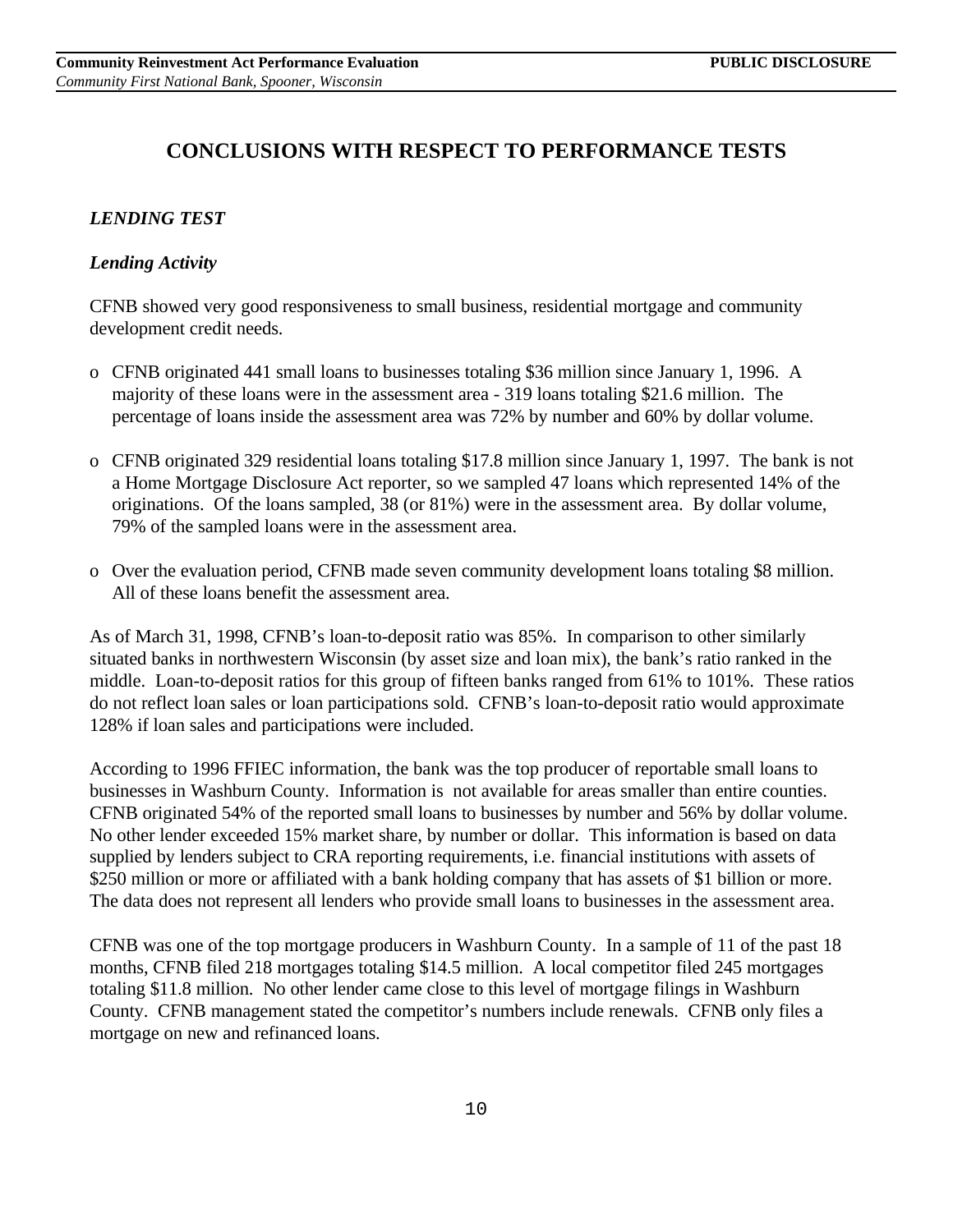#### *Borrower Distribution - Small Loans to Businesses*

A substantial majority of CFNB's reported business loans were to small businesses. A small business has gross annual revenues of \$1 million or less. Ninety-nine percent of the bank's reported loans were to small businesses. We adjusted this percentage by 20% - the percentage of revenue reporting errors we identified in a sample. The resulting estimate of loans to small businesses (79%) equals the percentage of businesses that report revenues of \$1 million or less in the assessment area. The actual percentage of loans to small businesses is likely better than 79% because we judgementally sampled loans with the greatest likelihood of being a large business.

CFNB's willingness to make smaller business loans is further evidenced by the size distribution of its reported originations. Of all small loans to businesses in the assessment area since January 1997, 89% had origination amounts less than \$100,000 and 31% had origination amounts less than \$10,000. The following table details the size distribution of small loans to businesses in the assessment area.

| DISTRIBUTION OF SMALL LOANS TO BUSINESSES IN THE ASSESSMENT AREA<br><b>January 1, 1997 through June 15, 1998</b> |               |                             |                     |                             |  |  |  |
|------------------------------------------------------------------------------------------------------------------|---------------|-----------------------------|---------------------|-----------------------------|--|--|--|
| <b>Loan Size</b>                                                                                                 | <b>Number</b> | Percent of<br><b>Number</b> | Amount<br>$(\$000)$ | Percent of<br><b>Amount</b> |  |  |  |
| \$0 to \$10,000                                                                                                  | 65            | 31%                         | \$359               | 3%                          |  |  |  |
| \$10,001 to \$25,000                                                                                             | 43            | 21%                         | \$785               | 8%                          |  |  |  |
| \$25,001 to \$50,000                                                                                             | 43            | 21%                         | \$1,590             | 16%                         |  |  |  |
| \$50,001 to \$100,000                                                                                            | 32            | 16%                         | \$2,443             | 24%                         |  |  |  |
| \$100,001 to \$250,000                                                                                           | 20            | 10%                         | \$3,333             | 33%                         |  |  |  |
| \$250,001 to \$500,000                                                                                           | 3             | $1\%$                       | \$1,064             | 10%                         |  |  |  |
| \$500,001 to \$1,000,000                                                                                         | 1             | $0\%$                       | \$586               | 6%                          |  |  |  |
| <b>Total</b>                                                                                                     | 207           | 100%                        | \$10,160            | 100%                        |  |  |  |

**Source: Bank Records**

**Note: The above table reflects the size distribution of loans to businesses of all sizes. We were not able to separately present the size distribution of loans to small businesses due to the revenue reporting error previously discussed.**

In 1996, CFNB originated most of the reported small loans to businesses in amounts less than \$100,000 in Washburn County. The bank made 64 of the 113 such loans. Approximately 84% of the bank's 1996 small loans to businesses originated in amounts less than \$100,000. The aggregate of other reporting banks was also 84%. As previously mentioned, this FFIEC data does not represent all lenders who provide small loans to businesses in the assessment area.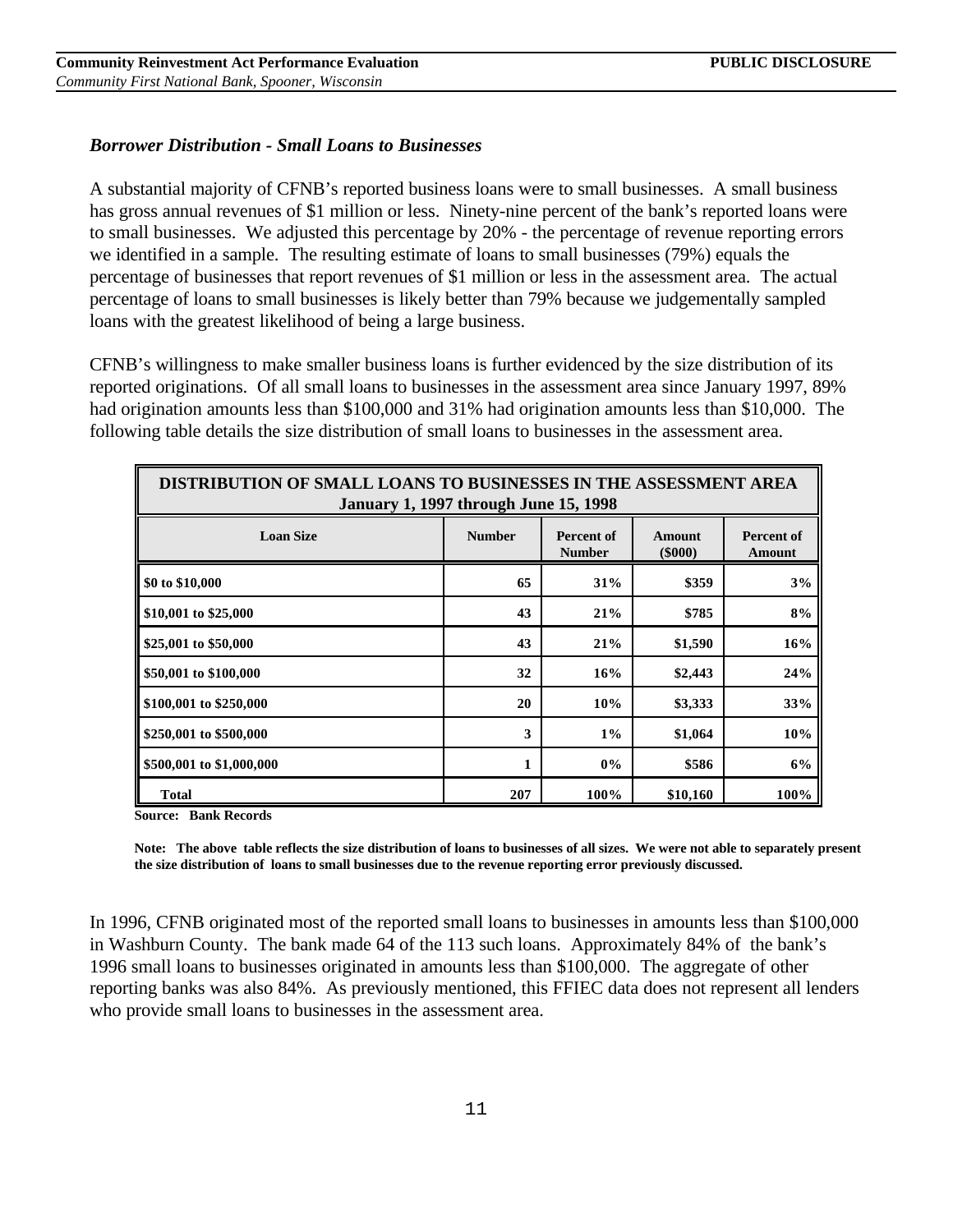CFNB also has more outstanding commercial loans with origination amounts less than \$100,000 than any other bank in northwestern Wisconsin. We considered information on outstanding commercial loans because so few banks in the area are subject to CRA reporting requirements on small business loan originations. The source of this data is the June 30, 1997, Report of Condition (also known as the "Call Report"). CFNB has 553 outstanding commercial loans with an origination amount less than \$100,000. Of banks with assets of \$50 million or more, the number of such loans range between 225 and 553. The average for this group of fifteen banks is 384.

#### *Borrower Distribution - Residential Loans*

CFNB's distribution of residential loans by borrower profile was reasonable. In our sample, the percentage of originations to moderate-income families (24%) equaled the percentage of moderateincome families in the assessment area. The percentage of lending to low-income families (16%) was less than the percentage of low-income families in the assessment area (28%). However, we still considered this level reasonable given the number of families living below poverty (13%). Families below poverty level earn less than \$12,540 per year. At this income level, it would be difficult to afford a home at the assessment area's median value of \$49,624. The next table details the borrower distribution results of our residential sample.

| BORROWER INCOME DISTRIBUTION OF RESIDENTIAL LOANS IN THE ASSESSMENT AREA |                                |                                         |         |      |       |  |
|--------------------------------------------------------------------------|--------------------------------|-----------------------------------------|---------|------|-------|--|
| <b>Borrower Income Level</b>                                             | January 1997 through June 1998 | <b>Percent of</b><br><b>Families in</b> |         |      |       |  |
|                                                                          | <b>Income Category</b>         |                                         |         |      |       |  |
| <b>Low-Income</b>                                                        | 6                              | 16%                                     | \$251   | 15%  | 28%   |  |
| <b>Moderate-Income</b>                                                   | 9                              | 24%                                     | \$335   | 20%  | 24%   |  |
| Middle-Income                                                            | 9                              | 24%                                     | \$391   | 24%  | 23%   |  |
| <b>Upper-Income</b>                                                      | 13                             | 34%                                     | \$641   | 39%  | 25%   |  |
| <b>Income Not Available</b>                                              |                                | 2%                                      | \$32    | 2%   | $0\%$ |  |
| <b>Total</b>                                                             | 38                             | 100%                                    | \$1,650 | 100% | 100%  |  |

**Source: Bank Records**

The above numbers were also distorted by seasonal home loans, which according to CFNB management represents a substantial portion of their residential loan business. Seasonal homes (classified as "vacant" housing by the U.S. Census Bureau) account for more than half the housing units in the assessment area. Borrowers who can afford to purchase seasonal homes are typically middle- and upper-income. Excluding seasonal home loans from our sample improved the borrower income distribution as follows: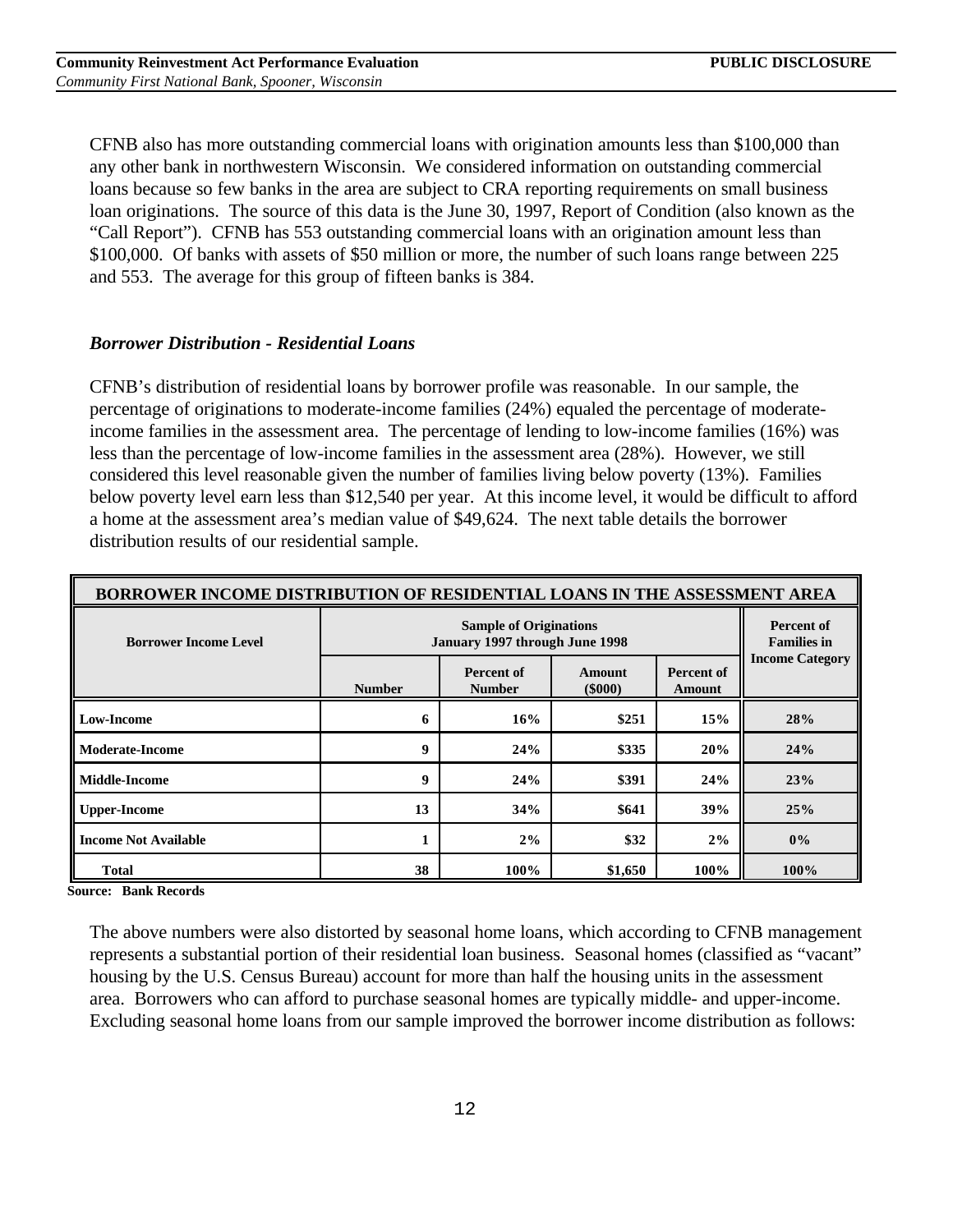| BORROWER INCOME DISTRIBUTION OF RESIDENTIAL LOANS IN THE ASSESSMENT AREA<br>(Excluding Seasonal Home Loans) |                                                                 |                                    |                         |                             |                                         |
|-------------------------------------------------------------------------------------------------------------|-----------------------------------------------------------------|------------------------------------|-------------------------|-----------------------------|-----------------------------------------|
| <b>Borrower Income Level</b>                                                                                | <b>Sample of Originations</b><br>January 1997 through June 1998 |                                    |                         |                             | <b>Percent of</b><br><b>Families in</b> |
|                                                                                                             | <b>Number</b>                                                   | <b>Percent of</b><br><b>Number</b> | Amount<br>$($ \$000 $)$ | <b>Percent of</b><br>Amount | <b>Income Category</b>                  |
| <b>Low-Income</b>                                                                                           | 6                                                               | 19%                                | \$251                   | 20%                         | 28%                                     |
| <b>Moderate-Income</b>                                                                                      | 8                                                               | 26%                                | \$270                   | 21%                         | 24%                                     |
| <b>Middle-Income</b>                                                                                        | 7                                                               | 23%                                | \$278                   | 22%                         | 23%                                     |
| <b>Upper-Income</b>                                                                                         | 9                                                               | 29%                                | \$453                   | 35%                         | 25%                                     |
| <b>Income Not Available</b>                                                                                 |                                                                 | 3%                                 | \$32                    | 2%                          | $0\%$                                   |
| Total                                                                                                       | 31                                                              | 100%                               | \$1,284                 | 100%                        | 100%                                    |

**Source: Bank Records**

#### *Geographic Distribution - Small Loans to Businesses*

The geographic distribution of small loans to businesses loans was excellent. Approximately 51% of the reported business loans in the assessment area were in moderate-income BNAs, compared to the 28% of all businesses which are located in such BNAs. The following table further details the geographic distribution of CFNB's small loans to businesses in the assessment area.

| <b>GEOGRAPHIC DISTRIBUTION OF SMALL LOANS TO BUSINESSES IN THE ASSESSMENT AREA</b><br><b>January 1, 1996 through June 15, 1998</b>                                                                           |     |      |          |      |      |  |  |
|--------------------------------------------------------------------------------------------------------------------------------------------------------------------------------------------------------------|-----|------|----------|------|------|--|--|
| <b>Percent of</b><br><b>Businesses in BNA</b><br><b>BNA Income Level</b><br><b>Number</b><br>Percent of<br>Percent of<br><b>Amount</b><br>$($ \$000 $)$<br><b>Income Category</b><br><b>Number</b><br>Amount |     |      |          |      |      |  |  |
| ll Moderate-Income                                                                                                                                                                                           | 162 | 51%  | \$12,042 | 56%  | 28%  |  |  |
| ll Middle-Income                                                                                                                                                                                             | 157 | 49%  | \$9,637  | 44%  | 72%  |  |  |
| <b>Total Small Loans to Businesses</b>                                                                                                                                                                       | 319 | 100% | \$21,679 | 100% | 100% |  |  |

**Source: Bank Records**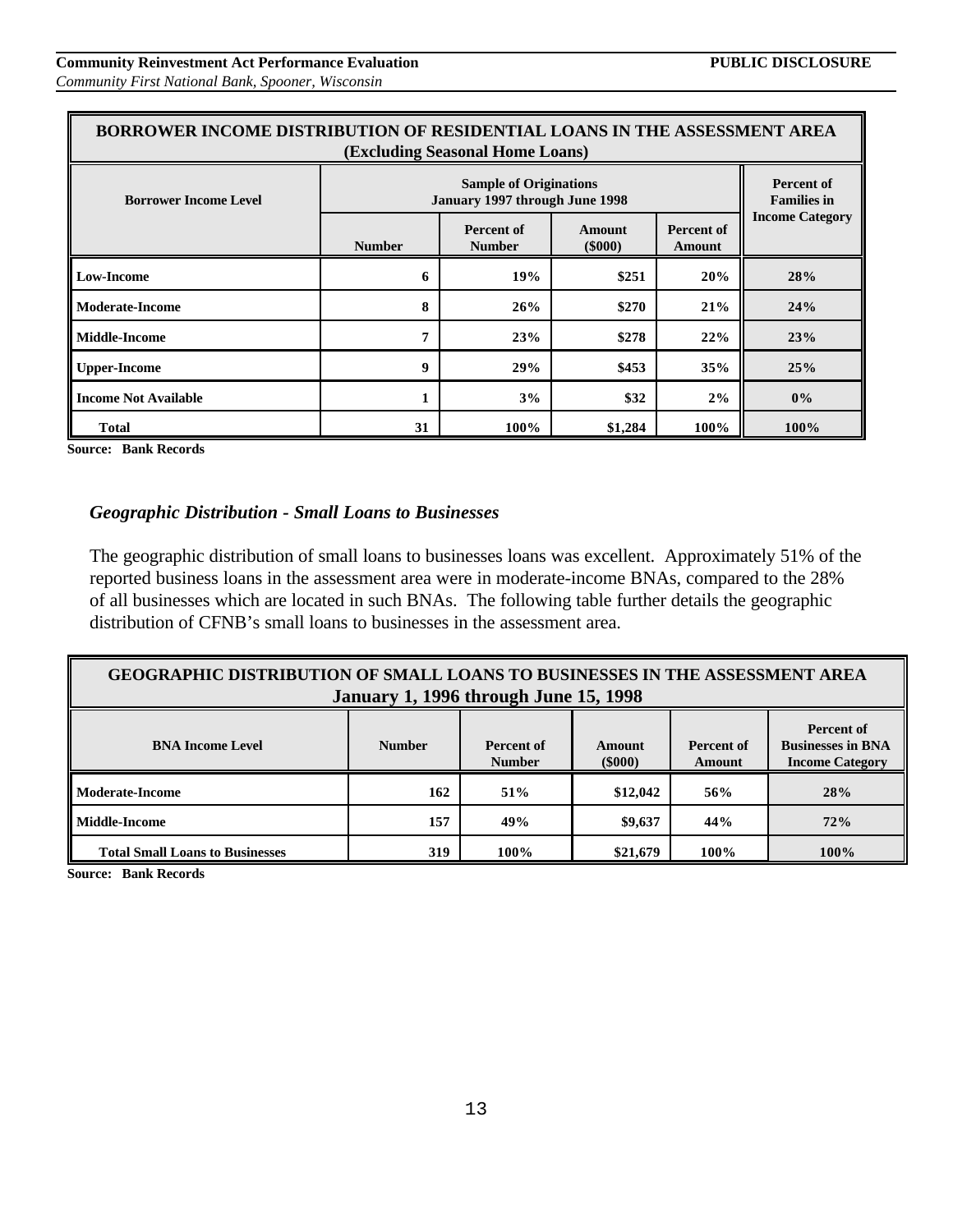### *Geographic Distribution - Residential Loans*

The geographic distribution of residential loans was reasonable. The following table shows the geographic distribution of the bank's residential loans based on the sample reviewed. Over 48% (by number) of sampled residential loans were in moderate-income BNAs compared to 51% of owneroccupied housing in such BNAs. Seasonal home loans were excluded because the units are not counted as owner-occupied by the U.S. Census Bureau.

| <b>GEOGRAPHIC DISTRIBUTION OF A SAMPLE OF RESIDENTIAL LOANS IN THE ASSESSMENT AREA</b><br>(Excluding Seasonal Home Loans)<br><b>January 1, 1997 through June 15, 1998</b>                                             |    |      |         |      |      |  |  |
|-----------------------------------------------------------------------------------------------------------------------------------------------------------------------------------------------------------------------|----|------|---------|------|------|--|--|
| <b>Percent of Owner-</b><br><b>Occupied Housing</b><br><b>BNA Income Level</b><br><b>Number</b><br>Percent of<br>Percent of<br>Amount<br>in BNA Income<br>$($ \$000 $)$<br><b>Number</b><br>Amount<br><b>Category</b> |    |      |         |      |      |  |  |
| l Moderate-Income                                                                                                                                                                                                     | 15 | 48%  | \$439   | 34%  | 51%  |  |  |
| l Middle-Income                                                                                                                                                                                                       | 16 | 52%  | \$845   | 66%  | 49%  |  |  |
| <b>Total Residential Loans</b>                                                                                                                                                                                        | 31 | 100% | \$1,284 | 100% | 100% |  |  |

**Source: Bank Records**

#### *Community Development Lending*

CFNB originated a large volume of community development loans during the evaluation period. The bank made seven community development loans in its assessment area totaling \$8 million. This represented 101% of Tier 1 capital as of March 31, 1998. CFNB made four loans to the Northwest Regional Planning Commission (NWRPC) and three loans to the Spooner Community Memorial Hospital and Nursing Home, Inc. (SCMH).

NWRPC is a multi-county planning commission whose purpose is to prepare and recommend plans for economic development. Loan proceeds were primarily used to finance multi-purpose job centers in Spooner and Grantsburg. The job centers serve mostly low- and moderate-income individuals and small area businesses. These loans are very responsive to community needs. As previously mentioned, the relatively high unemployment rates in the area relate to a labor force/jobs mismatch.

SCMH is a nonprofit corporation that operates a 46-bed hospital with an adjoining 90-bed nursing home and medical clinic. SCMH serves all of Washburn County and parts of Burnett and Sawyer Counties. Per CFNB management, over 50% of the clients are low- and moderate-income. Most loan proceeds were used to finance an expansion/remodeling project.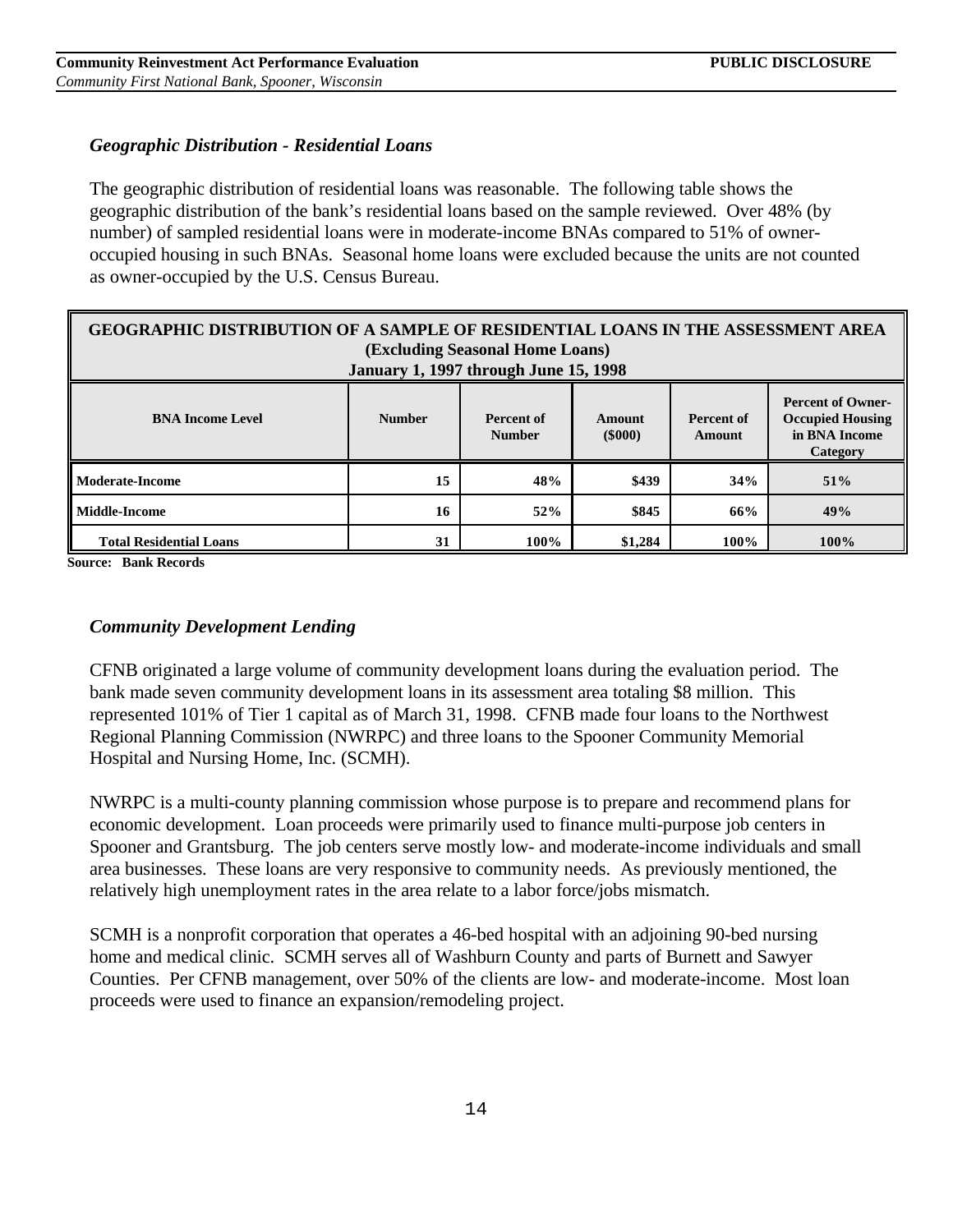### *Flexible Loan Programs*

CFNB is a participating lender in the Local Initiatives Support Corporation (LISC) program, an affordable housing program for low- and moderate-income borrowers. The program is administered by Rural Economic Community Development Services and Northwest Affordable Housing in Spooner. The participating lender provides downpayment financing up to 20% of the loan with a first mortgage. And the minimum amortization is 30 years. The bank has approved, and is in process of funding, four applications totaling \$55,000.

The bank also participates in the Small Business Administration "Low Doc" program. This program provides loans up to \$100,000 to small businesses with an 80% guarantee to the originating bank. CFNB currently has three loans in this program totaling \$216,000. These loans are included in the small business data previously presented.

### *INVESTMENT TEST*

Qualified investment activity over the evaluation period was inadequate. While investment opportunities in the assessment area are limited, there are opportunities in the form of grants and donations to charitable organizations that have a community development purpose. CFNB made only five donations (totaling less than \$1,000) to charitable organizations that provide community services to low- and moderate-income individuals.

### *SERVICE TEST*

### *Retail Banking Services*

Retail delivery systems are accessible to all portions of the assessment area, which is predominantly moderate-income. As previously mentioned, eight of the 12 BNAs in the assessment area are moderateincome. More than half the families and households in the assessment area are low- or moderateincome.

CFNB has three stand-alone branches, a grocery store branch and three ATMs. Two of the bank's stand-alone branches (Minong and Stone Lake) are in moderate-income areas that have no other financial institution presence.

CFNB expanded the services at both branches in moderate-income areas over the evaluation period. In 1995, the Minong branch added Saturday hours as well as an ATM at a local gas station/convenience store. In 1998, CFNB hired a loan officer to split between the Minong and Stone Lake branches. Previously there was no loan officer at either of these branches and loans were handled by appointment. The bank has not closed or opened any branches since the previous CRA examination.